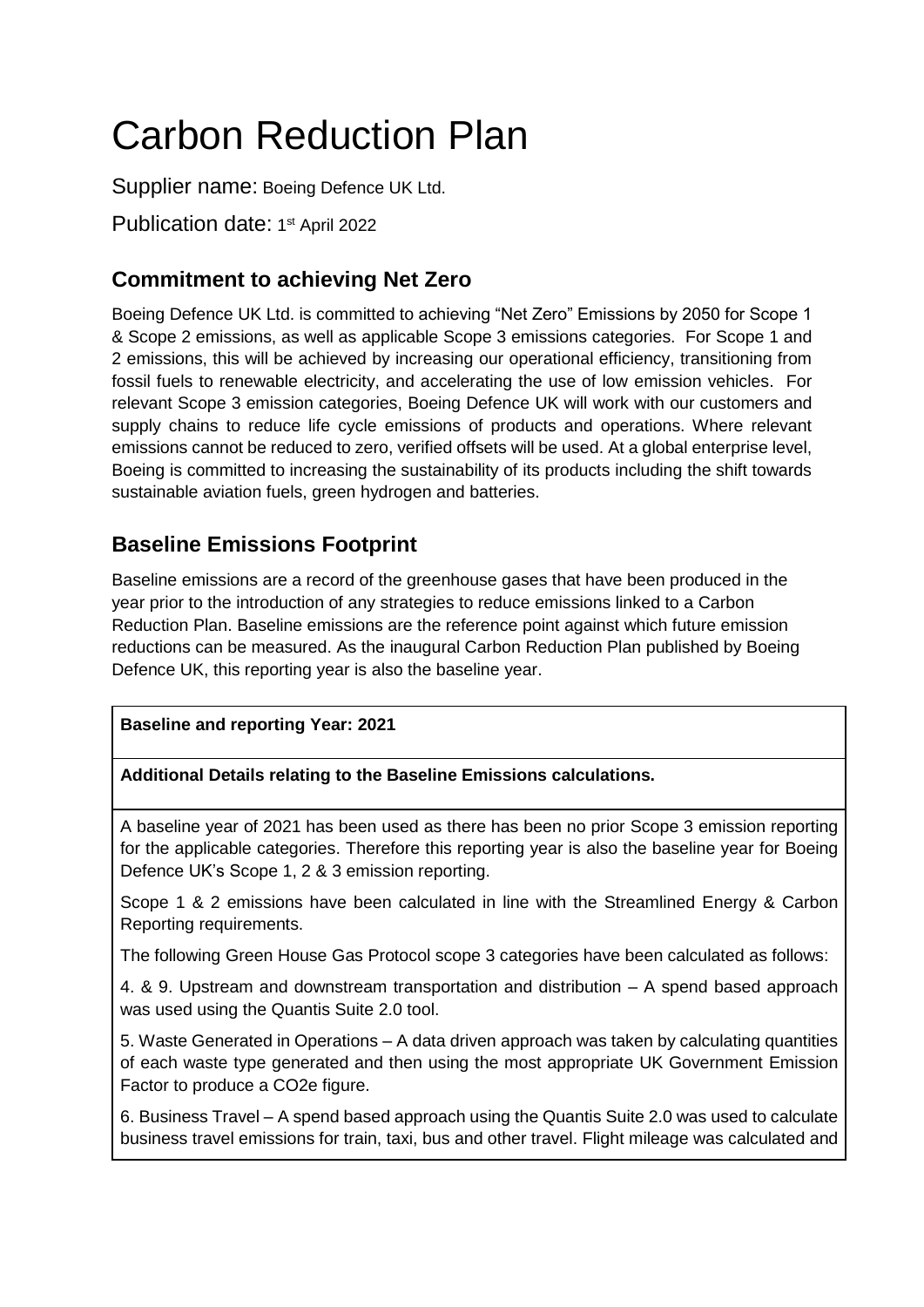converted into CO2e using UK Government emission factors. Grey fleet travel has been included in the scope 1 category.

7. Employee Commuting – A representative headcount has been used alongside data from the Department for Transport to generate travel mileage averages. UK Government emission factors have been applied to average miles per head to generate CO2e.

**Baseline year emissions: 2021 EMISSIONS TOTAL (tCO2e) Scope 1** Natural Gas Kerosene Vehicle (Petrol & Diesel) **616 28 240 Total: 884 Scope 2 Electricity Net Total: 195** (includes renewable subtraction) **Gross Total: 1035** (does not include renewable subtraction) **Scope 3 (Included Sources)** 4. & 9. Upstream and downstream transportation and distribution 5. Waste Generated in Operations 6. Business Travel 7. Employee Commuting **664 7 622 1,681 Total: 2974 Total Emissions Net Total: 4054 Gross Total: 4893**

Note: Data may be subject to change due to methodology or data improvements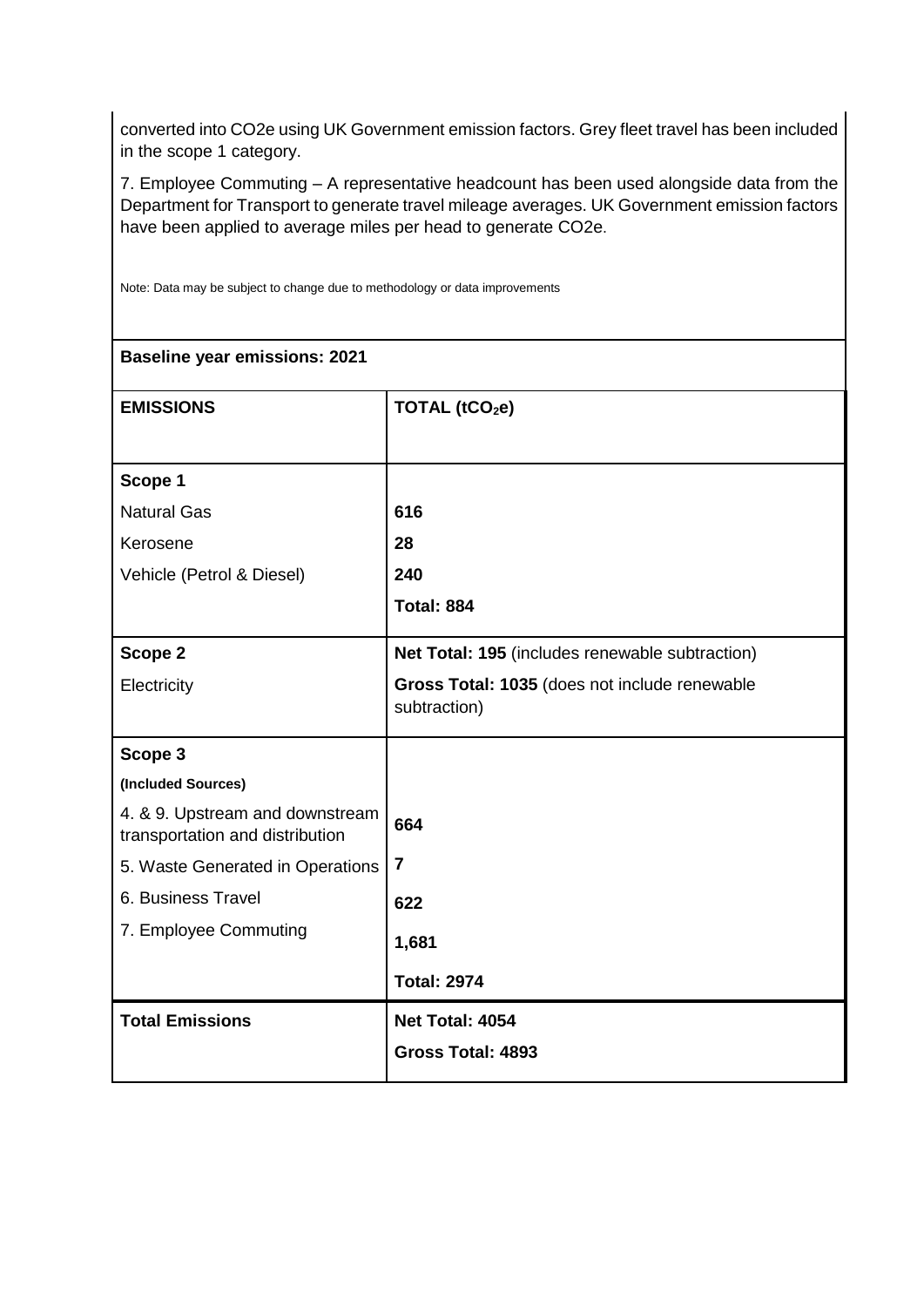# **Current Emissions Reporting**

**Reporting Year: 2021 (this year's data is also the baseline year)**

## **Emissions reduction targets**

At a global enterprise level, Boeing is committed to reducing its emissions which includes: net zero emissions for Scope 1, 2 and business travel, by 2030.

Boeing Defence UK emission reductions are tracking to broader Boeing enterprise targets. A more detailed Boeing Defence UK emission reduction plan with specific targets will be published in due course.

| <b>Performance Area</b>                             | 2025 Goals Versus 2017                                                | Progress Toward 2025 Goals <sup>2</sup>                                 | 2030 Goals                                                                                                                                                                                    |
|-----------------------------------------------------|-----------------------------------------------------------------------|-------------------------------------------------------------------------|-----------------------------------------------------------------------------------------------------------------------------------------------------------------------------------------------|
| Greenhouse<br><b>GHG</b><br>Gas<br><b>Emissions</b> | Reduce emissions by 25%                                               | Net-zero <sup>3</sup> (absolute reduction<br>of $14%$                   | • Net-zero emissions<br>• 55% GHG reduction from 2017<br>• 100% renewable electricity                                                                                                         |
| Energy                                              | Reduce energy consumption<br>by 10%                                   | 12% reduction                                                           | 10% energy-intensity reduction from 2025                                                                                                                                                      |
| Water                                               | Reduce water withdrawal<br>by 20%                                     | 23% reduction                                                           | 5% reduction from 2025                                                                                                                                                                        |
| <b>Naste</b>                                        | Reduce solid waste to landfill<br>by 20% and hazardous waste<br>by 5% | • 44% reduction in solid waste<br>• 34% reduction in hazardous<br>waste | • 30% reduction in waste produced from 2025<br>• Over 90% diversion from landfill or incineration<br>· Zero waste where applicable at major sites<br>• 5% hazardous waste reduction from 2025 |

1. 2025 goals were set based on data from Core Metric Sites, which represent the majority (70%) of Boeing's operations.

2. Operational goals shown are absolute targets and not indexed to production levels or growth. 2020 performance was affected by changes associated with occupancy and operations during COVID-19. The targets were established against a 2017 baseline, and the 2025 goals will act as a milestone to quide actions and progress to the 2030 goals.

3. The net-zero achievement covered Scope 1 and Scope 2 emissions for all sites within the company's operational control as well as Scope 3 - Business Travel.

Source: Boeing Sustainability Report 2021 <https://www.boeing.com/principles/sustainability/annual-report/index.page>

## **Carbon Reduction Projects**

## Completed Carbon Reduction Initiatives

Boeing Defence UK carbon reduction initiatives being worked on for 2022 are as follows:

- Reviewing heating and cooling set points in temperature controlled environments
- Procurement of renewable electricity
- LED lighting upgrades
- Expansion of electric vehicle charging points